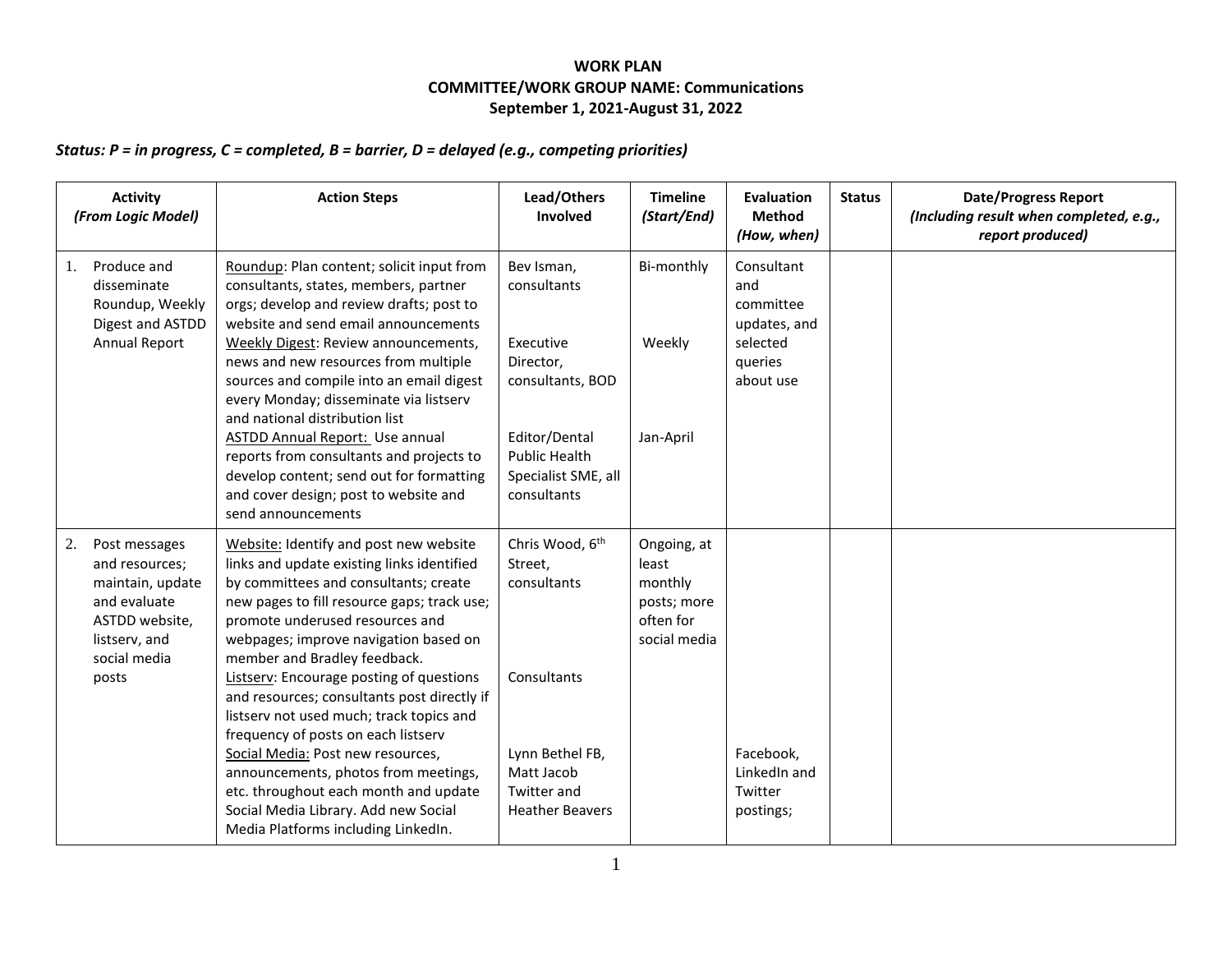|    |                                                                                                                                                             |                                                                                                                                                                                                                                                                                                                                                                                               | LinkedIn SM<br>workgroup                                                                                               |                                      | periodic<br>member<br>queries on<br>use                                                           |  |
|----|-------------------------------------------------------------------------------------------------------------------------------------------------------------|-----------------------------------------------------------------------------------------------------------------------------------------------------------------------------------------------------------------------------------------------------------------------------------------------------------------------------------------------------------------------------------------------|------------------------------------------------------------------------------------------------------------------------|--------------------------------------|---------------------------------------------------------------------------------------------------|--|
| 3. | Assess need<br>for/feasibility of<br>new<br>communication<br>strategies                                                                                     | Query members for ideas for new<br>strategies or webinars; review what other<br>national groups are doing to disseminate<br>their information; pilot new ones                                                                                                                                                                                                                                 | Whole<br>committee                                                                                                     | Ongoing                              | Committee<br>discussions;<br>member<br>queries                                                    |  |
| 4. | Identify and<br>target new<br>audiences for<br>communication                                                                                                | Work with ASTDD committees and<br>projects to expand dissemination efforts,<br>e.g., to aging organizations, primary care<br>organizations, OPEN Members, DPH<br>residents, territorial partners.                                                                                                                                                                                             | Whole<br>committee                                                                                                     | Ongoing                              | Committee<br>minutes and<br>examples of<br>sharing                                                |  |
| 5. | Promote<br>importance and<br>roles of state and<br>territorial oral<br>health programs<br>(S/TOHP)                                                          | Promote key resources; highlight S/TOHP<br>successes via multiple pathways and<br>collect short success stories in some<br>format. Hold 5 spotlight webinars to<br>highlight ASTDD committee work and<br>S/TOHP success stories                                                                                                                                                               | Whole<br>committee,<br>territorial liaisons                                                                            | Ongoing                              | Tracking of<br>documents<br>or postings;<br>periodic<br>queries of<br>use of<br>information       |  |
| 6. | <b>Assist ASTDD</b><br>committees to<br>use<br>communication<br>plan templates,<br>branding<br>guidelines and<br>to develop and<br>disseminate<br>materials | Review drafts of resource materials and<br>assist with formatting; write promotional<br>pieces about materials to include in<br>ASTDD and national partner<br>communications. Assist spotlight<br>presenters with Communication plan and<br>also add communications plan for the<br>communications committee resources<br>(spotlight, website, weekly digest, annual<br>report, social media) | Communications<br>committee chair<br>consultant, & CC<br>members                                                       | Ongoing<br>and as<br>requested       | Plans<br>reviewed<br>and updated;<br>Website<br>tracking of<br>use; periodic<br>queries of<br>use |  |
| 7. | <b>Assess ASTDD</b><br>members' use of<br>communication<br>strategies and<br>plans                                                                          | Develop questions to track S/TOHP use of<br>communication resources, strategies and<br>social media as well as facilitators and<br>barriers. Collect examples of lessons<br>learned and success stories                                                                                                                                                                                       | Communications<br>committee chair<br>consultant, and<br>Editor/Dental<br><b>Public Health</b><br><b>Specialist SME</b> | Collect or<br>compile for<br>reports | Workshop/<br>webinar<br>polling;<br>member<br>queries                                             |  |